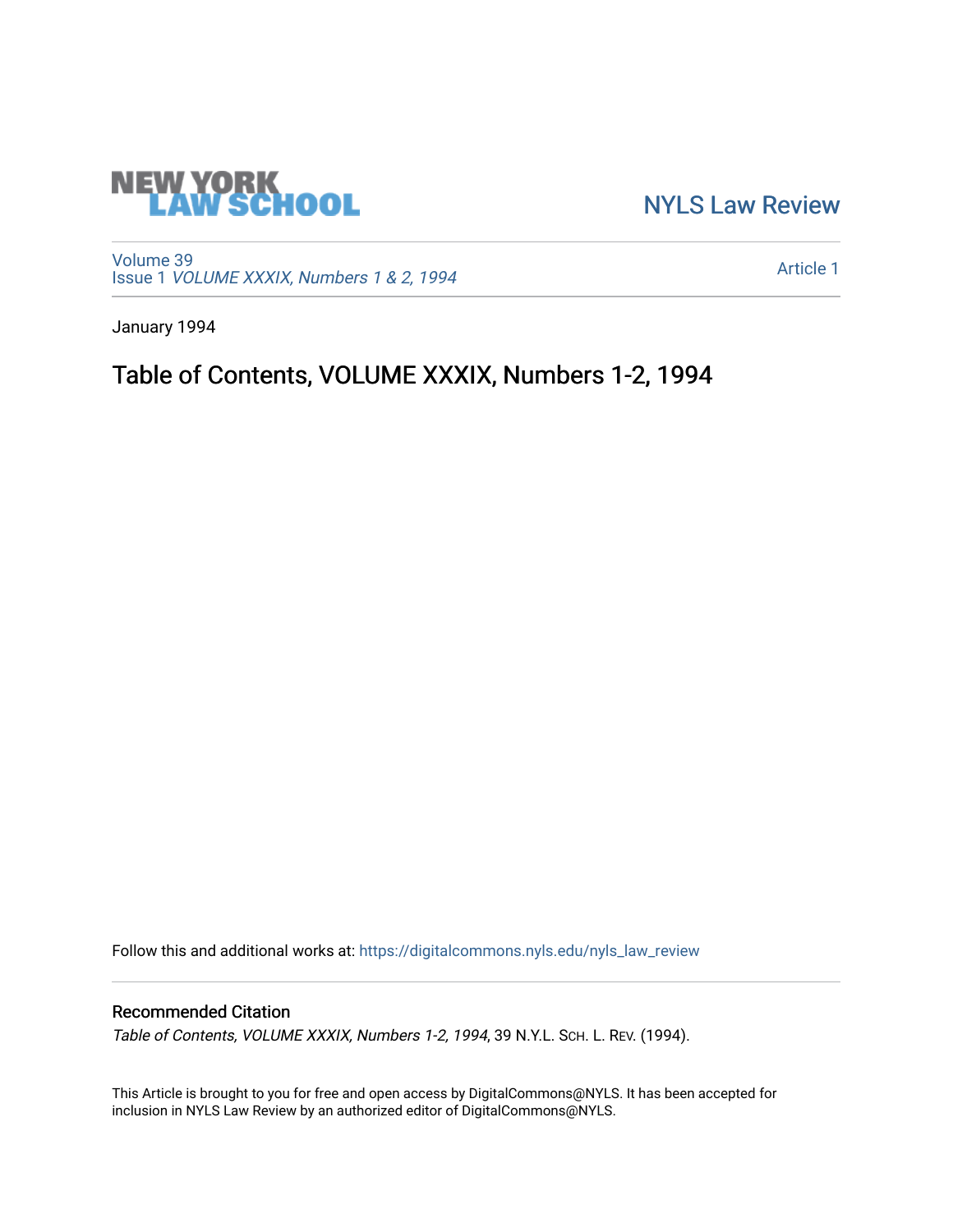## **NEW YORK LAW SCHOOL LAW REVIEW**

Copyright **©** 1994 *New York Law School Law Review*

| VOLUME XXXIX                         | <b>NUMBERS 1-2</b>                                                                                                                    | 1994 |  |
|--------------------------------------|---------------------------------------------------------------------------------------------------------------------------------------|------|--|
| <b>CONTENTS</b>                      |                                                                                                                                       |      |  |
|                                      | <b>ARTICLES</b>                                                                                                                       |      |  |
|                                      | CAN SOMETHING THIS EASY, QUICK, AND PROFITABLE ALSO BE FAIR?<br>RUNAWAY CIVIL FORFEITURE STUMBLES ON THE CONSTITUTION<br>Mary M. Cheh | 1    |  |
| THE PLIGHT OF THE MINORITY MOTORIST  | Carol M. Bast                                                                                                                         | 49   |  |
| CIVIL FORFEITURE VS. CIVIL LIBERTIES | Nkechi Taifa                                                                                                                          | 95   |  |
| <b>CONGRESS</b>                      | CIVIL ASSET FORFEITURE REFORM: THE AGENDA BEFORE<br>George Fishman                                                                    | 121  |  |
|                                      | ASSET FORFEITURE REFORM: A LAW ENFORCEMENT RESPONSE<br>Terrence P. Farley                                                             | 149  |  |